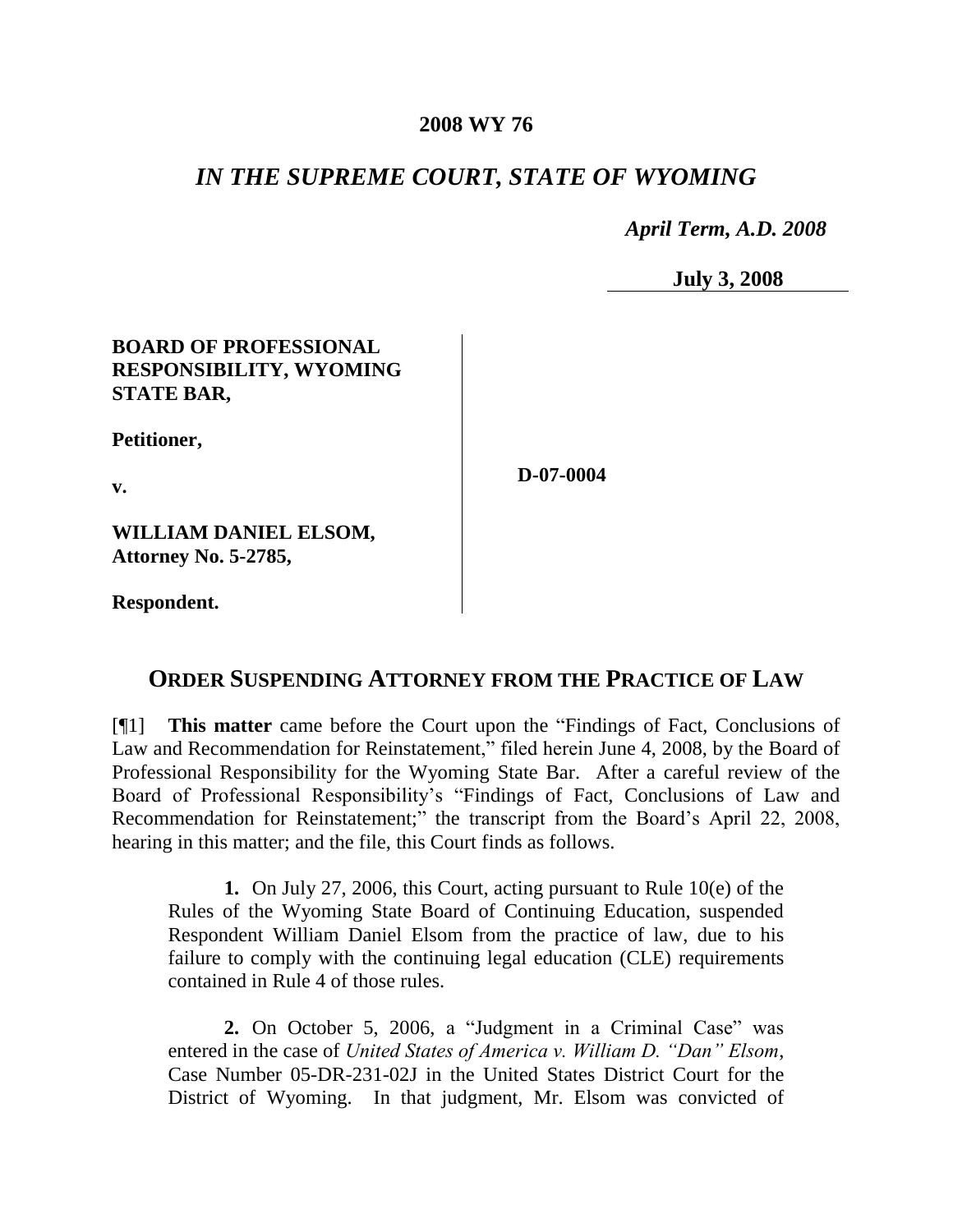conspiracy to commit sales of unregistered securities, a felony under federal law. See 18 U.S.C. § 371; 15 U.S.C. § 77e(a)(2); 15 U.S.C. § 77x; and 18 U.S.C. § 3559(a).

**3.** This Court was not formally apprised of Mr. Elsom's conviction until August 30, 2007, when Bar Counsel filed a "Notice of Filing of Judgment."

**4.** On September 25, 2007, this Court, acting pursuant to Section 18 of the Disciplinary Code for the Wyoming State Bar, suspended Mr. Elsom from the practice of law, following conviction of a "serious crime." See Section 3(y)(i) (Defining "Serious Crime" as "Any felony"). Under Section 18, when a judgment of a serious crime is filed with this Court, this Court is required to "enter an order immediately suspending the attorney, pending final disposition in a disciplinary proceeding."

**5.** The Board of Professional Responsibility conducted disciplinary proceedings, and it also considered Mr. Elsom's request for reinstatement. In the present "Findings of Fact, Conclusions of Law and Recommendation for Reinstatement," the Board of Professional Responsibility (Board) recommends that Respondent Elsom be reinstated to the practice of law. The Board concluded that Mr. Elsom "has been suspended from the practice of law for nearly two years. No further disciplinary action against [Mr. Elsom] is required or recommended."

**6.** This Court agrees with the Board's implicit conclusion that a two-year suspension is the appropriate discipline in this matter. However, this Court differs with the Board with respect to how that period of suspension should be measured. This Court finds that the two-year suspension should be measured from September 25, 2007, the day this Court, acting pursuant to Section 18 of the Disciplinary Code, suspended Mr. Elsom from the practice of law. Therefore, this Court finds that it must reject the Board's recommendation to reinstate Mr. Elsom.

**7.** The Court also finds that it should comment on Mr. Elsom's CLE suspension. As of this writing, the Board of Continuing Legal Education has not recommended that Mr. Elsom be reinstated from his CLE suspension. See Rule 12 of the Rules of the Wyoming State Board of Continuing Education. Before Mr. Elsom can be fully reinstated to the practice of law, he must also resolve, as a separate matter, his CLE suspension.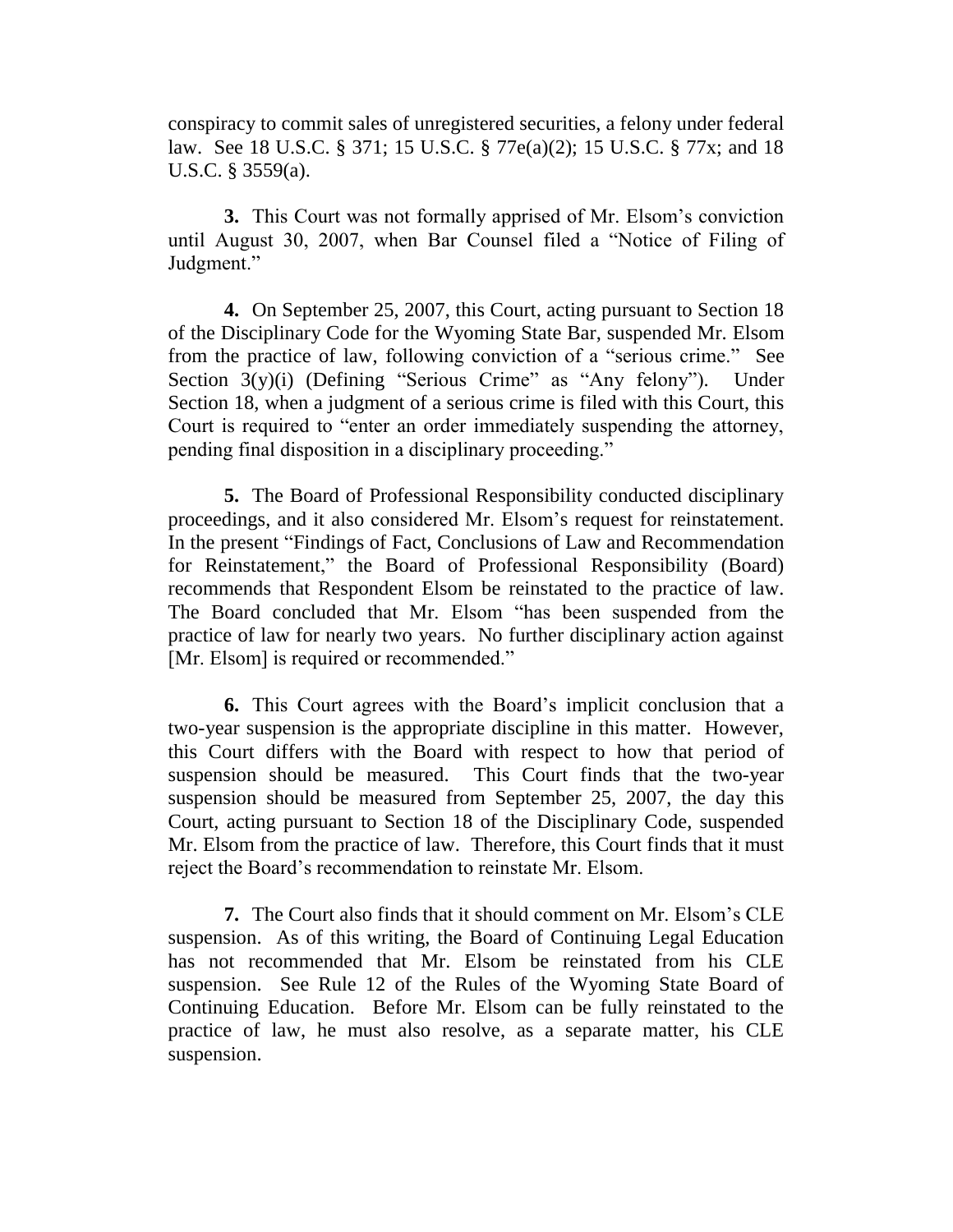[¶2] **IT IS, THEREFORE, ADJUDGED AND ORDERED** that the Board of Professional Responsibility's Findings of Fact, Conclusions of Law and Recommendation for Reinstatement, which is attached hereto and incorporated herein, shall be, and the same hereby is, adopted in part and rejected in part, as noted above; and it is further

[¶3] **ADJUDGED AND ORDERED** that, as a result of his felony conviction, Respondent William Daniel Elsom shall be, and hereby is, suspended from the practice of law for a period of two years, with that period of suspension beginning on September 25, 2007, the day this Court, acting pursuant to Section 18 of the Disciplinary Code for the Wyoming State Bar, suspended Mr. Elsom from the practice of law; and it is further

[¶4] **ORDERED** that, on or before September 30, 2008, William Daniel Elsom shall reimburse the Wyoming State Bar the amount of \$3,095.54, representing the costs of the Board's hearing in this matter; and it is further

[¶5] **ORDERED** that, pursuant to Rule 4(c) of the Disciplinary Code for the Wyoming State Bar, this Order Suspending Attorney from the Practice of Law, along with the incorporated Findings of Fact, Conclusions of Law and Recommendation for Reinstatement, shall be published in the Wyoming Reporter and the Pacific Reporter; and it is further

[¶6] **ORDERED** that the Clerk of this Court shall docket this Order Suspending Attorney from the Practice of Law, along with the Findings of Fact, Conclusions of Law and Recommendation for Reinstatement, as a matter coming regularly before this Court as a public record; and it is further

[¶7] **ORDERED** that the Clerk of this Court transmit a copy of this Order Suspending Attorney form the Practice of Law to the members of the Board of Professional Responsibility, and the clerks of the appropriate courts of the State of Wyoming.

**DATED** this 2nd day of July, 2008.

## **BY THE COURT:**

**BARTON R. VOIGT Chief Justice**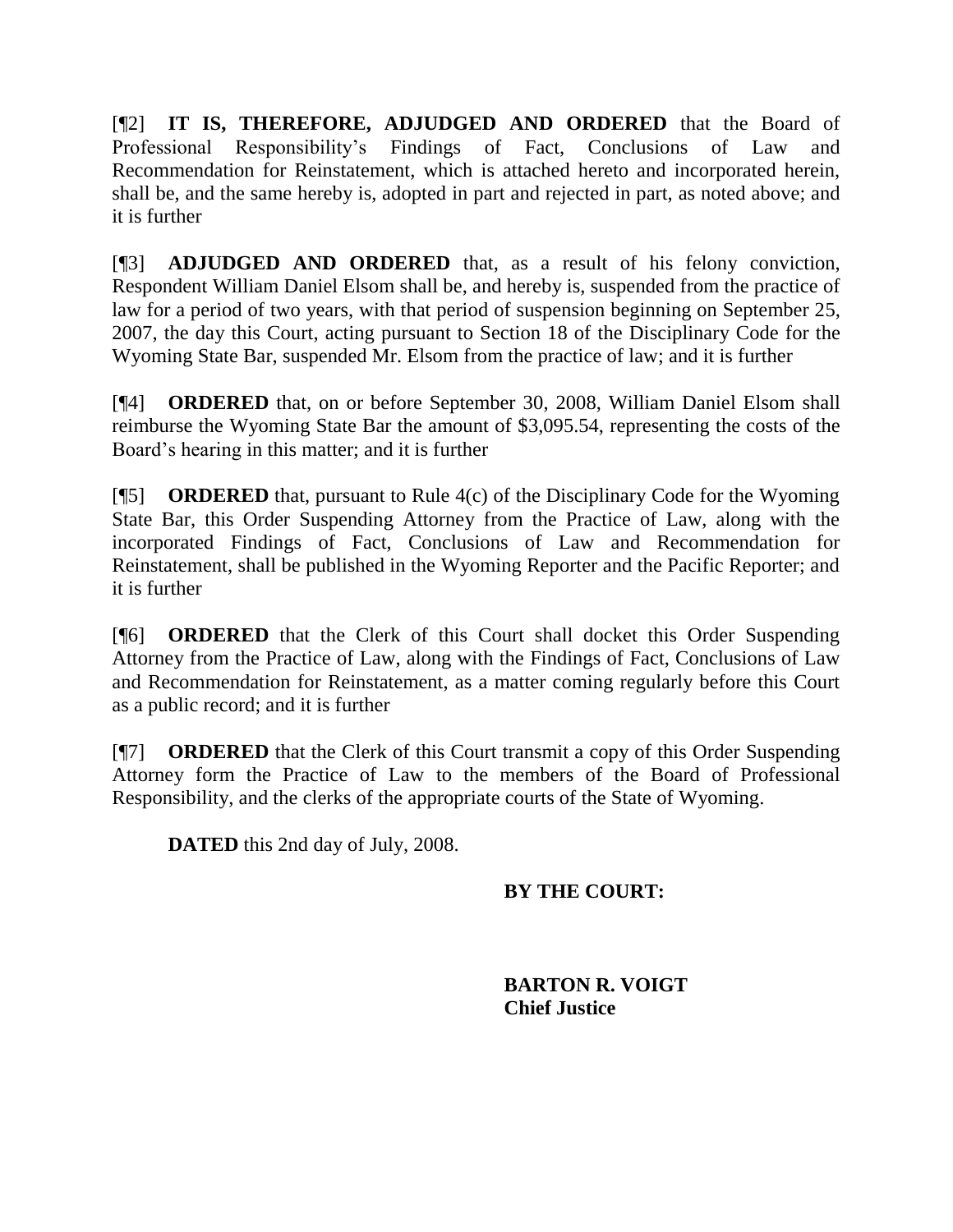$0 - 07 - 0004$ 



#### BEFORE THE BOARD OF PROFESSIONAL RESPONSIBILITY WYOMING STATE BAR STATE OF WYOMING

 $\mathcal{C}$ 

IN THE SUPREME COURT STATE OF WYOMING FILED

In the matter of WILLIAM DANIEL ELSOM WSB Attorney No. 5-2785

 $JHN - 42008$ 

Docket No. 2005-34

### FINDINGS OF FACT, CONCLUSIONS OF LAW AND RECOMMENDATION FOR **REINSTATEMENT**

The matter came on before the Board of Professional Responsibility on April 23, 2008 in Cheyenne, Wyoming on William Daniel Elsom's Petition to Lift Suspension and for Reinstatement to the practice of law in Wyoming. Joe M. Teig, Chairman of the Board of Professional Responsibility, presided at the hearing as the hearing officer. All members of the Board were present in person, including Joe M. Teig, Richard H. Honaker, William H. Twichell, Francis E. Stevens, Kennard F. Nelson, Katherine H. Tomassi, and Ann Robinson. Rebecca Lewis appeared representing the Wyoming State Bar and Stephen H. Kline appeared representing Petitioner, William Daniel Elsom (hereinafter sometimes referred to as "Elsom"). The witnesses John Olive, Senior U.S. Probation Officer, and William Daniel Elsom appeared in person. The Board, having heard the testimony of the witness and reviewed the exhibits presented at the hearing and being otherwise fully advised concerning the matter, unanimously make the following findings of fact and conclusions of law.

> In the matter of WILLIAM DANIEL ELSOM WSB Attorney No. 5-2785

> > Page 1 of 7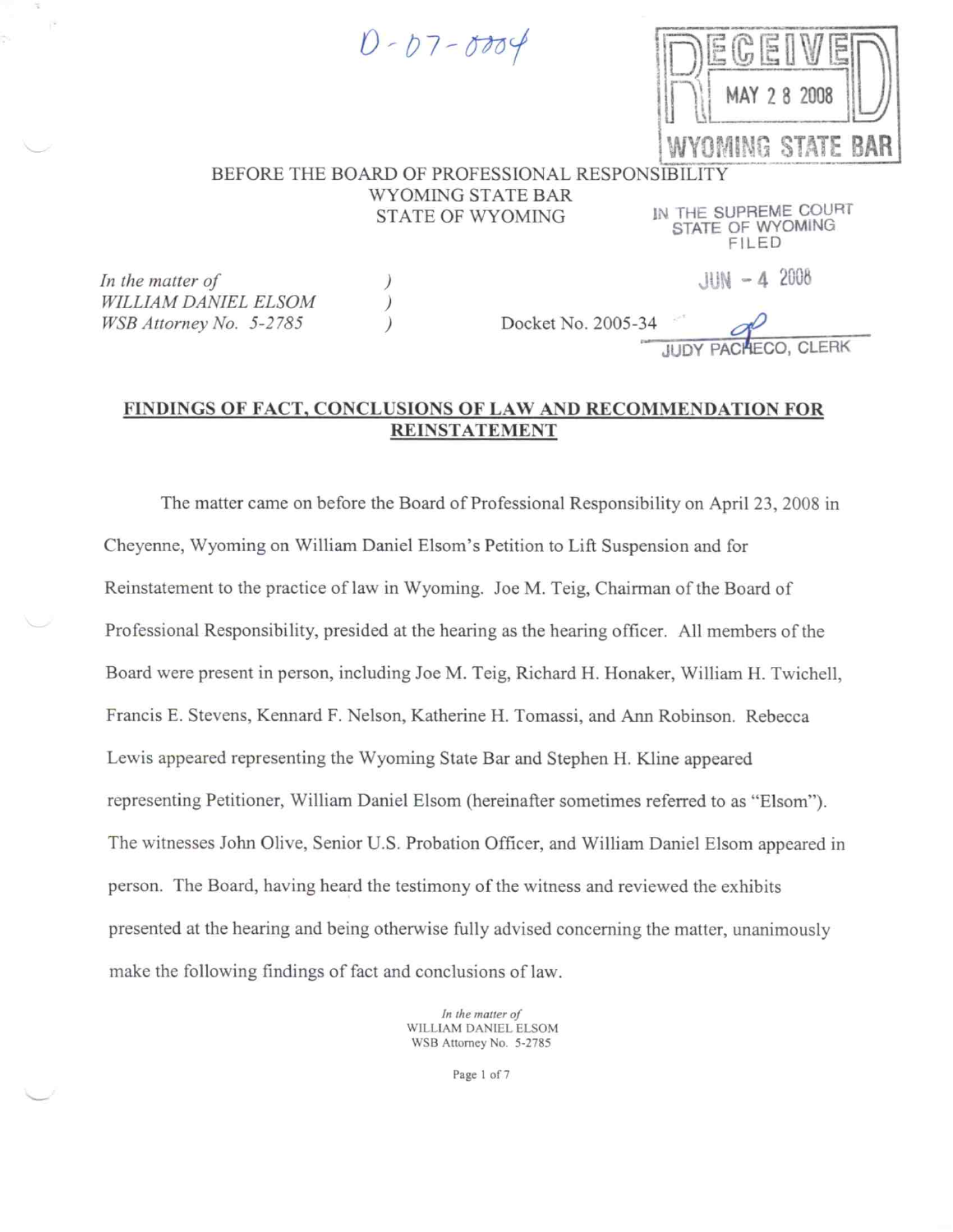#### **FINDINGS OF FACT**

Based on the testimony presented at the Hearing, the Board finds the following facts have been established by clear and convincing evidence:

1. William Daniel Elsom is an attorney licensed to practice law in the states of Colorado, Texas and Wyoming, and he has been licensed to practice law in those states since 1991. Prior to the suspensions in Wyoming which are the subject matter of the Hearing in this matter, Petitioner has not been the subject of any disciplinary action in any state in which he has been or currently is licensed. During all relevant times, Elsom has lawfully continued the practice of law in the State of Texas.

2. Petitioner's license to practice law in the State of Wyoming was suspended by the Supreme Court of the State of Wyoming on July 27, 2006 pursuant to Rule 10(e) of the Rules of the Wyoming State Board of Continuing Education for failure to comply with the requirements for continuing legal education contained in Rule 4 of those Rules. Petitioner is presently fully in compliance with those rules.

3. On September 29, 2006, Petitioner was convicted of Conspiracy to Sell an Unregistered Security, in violation of 18 U.S.C. §361. He was sentenced to four months home confinement and to three years probation by the District Court for the Federal District of

> In the matter of WILLIAM DANIEL ELSOM WSB Attorney No. 5-2785

> > Page 2 of 7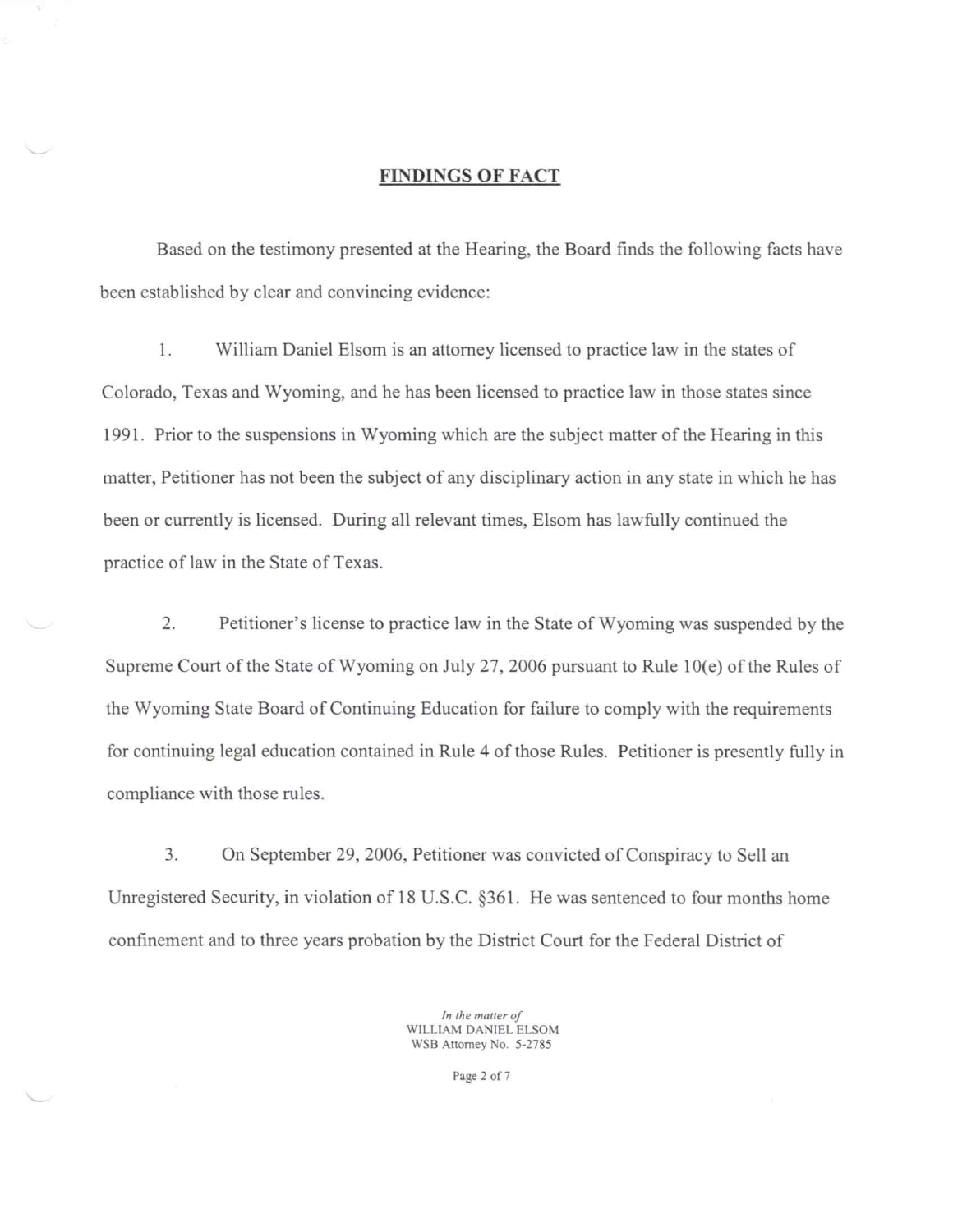Wyoming. The Federal District Court terminated Elsom's probation on October 1, 2007, approximately two years early.

4. In addition to the suspension set forth in paragraph 2 above, Petitioner was mandatorily suspended from the practice of law in Wyoming on September 25, 2007 pursuant to Section 18 of the Disciplinary Code following his felony conviction.

5. Petitioner has not held himself out to be a practicing member of the Bar of the State of Wyoming since his suspension set forth in Paragraph 2 above. On March 25, 2008, the Petitioner filed a Petition to Lift Suspension and for Reinstatement pursuant to Sections 18 and 19 of the Disciplinary Code and sought a formal hearing in that regard. A hearing was held before the Board of Professional Responsibility on April 23, 2008 concerning Elsom's Petition. The parties and the Board of Professional Responsibility agreed prior to the hearing that the Petition was also being held pursuant to Section  $24(g)$  of the Disciplinary Rules and that the hearing by the Board covered the issues raised by both suspensions. The Board of Professional Responsibility has Jurisdiction to hear the Petition to Lift Suspension and for Reinstatement consistent with Sections 18 and 24 (g) of the Disciplinary Code for the Wyoming State Bar.

6. Senior U.S. Probation Officer, John Olive, who exhaustively investigated the circumstances surrounding Petitioner's plea, was called as a witness at the hearing. Mr. Olive's testimony, as well as that of Mr. Elsom, disclosed that the criminal charge arose from Petitioner's sale of stock in. ProDrill Services, Inc. (sometimes hereinafter referred to as In the matter of WILLIAM DANIEL ELSOM

WSB Attorney No. 5-2785

Page 3 of 7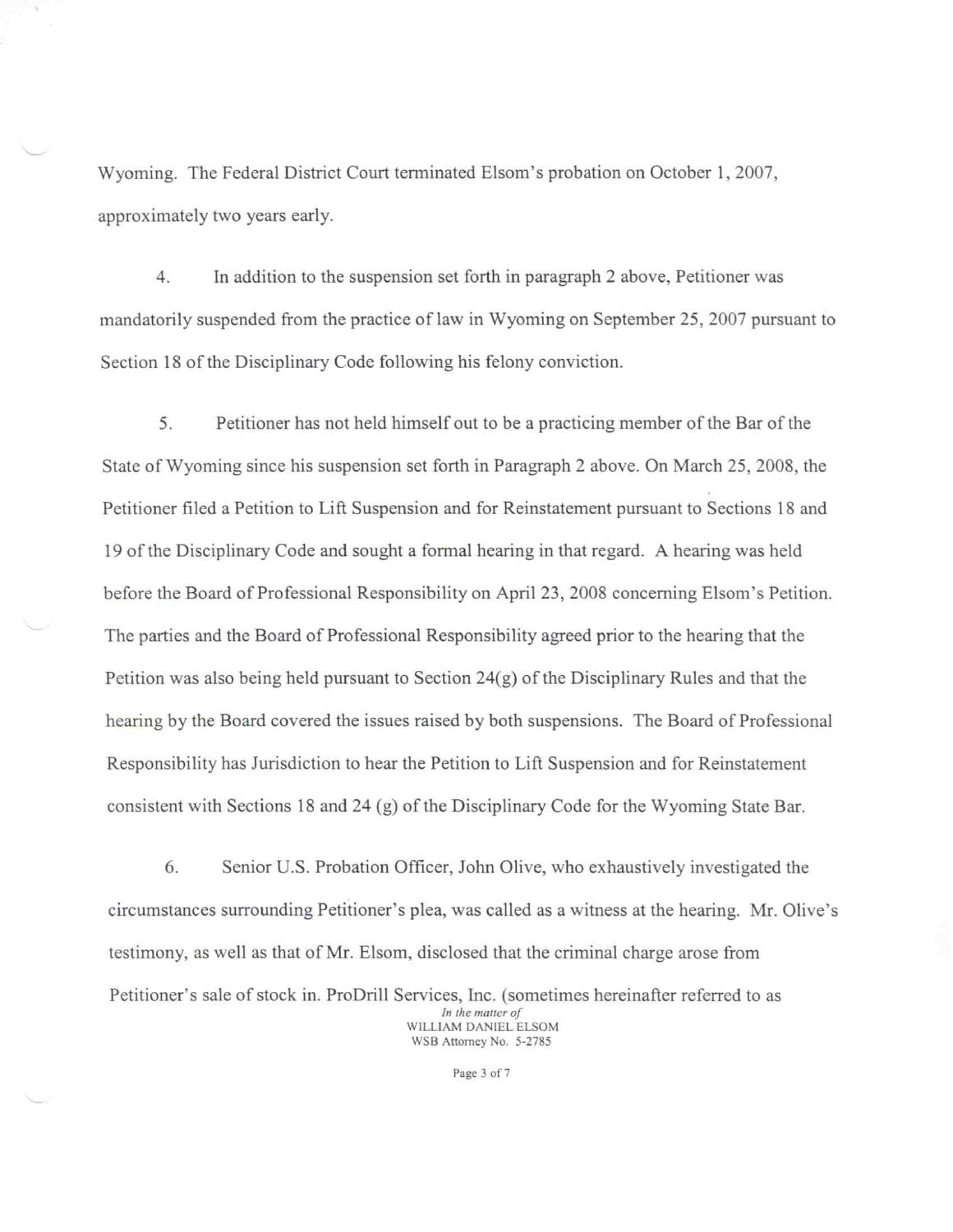"ProDrill"), which is a company which owned the rights to patents to drilling technology that was, and is, potentially viable technology. The crime to which Petitioner pled was a crime that does not require proof of a scienter or any intent to defraud potential purchasers. Mr. Olive's investigation turned up no evidence that Petitioner ever misrepresented the drilling technology to potential purchasers or misrepresented the company's potential for the company to make money. Mr. Olive testified that he found no evidence during his investigation of any attempt by Petitioner to defraud potential investors. In fact, the United States still believes that the investors may receive a return on their investment once the technology is refined, and the United States does not contend that there were any victims of Petitioner's crime. The Federal District Court also did not order restitution from Elsom or require his rehabilitation.

7. The principal owner of ProDrill was Hal Curlett (hereinafter sometimes referred to as "Curlett") who held the patents on the drilling technology. Elsom met Curlett through a referral to Petitioner's law practice from his banker. Eventually, Elsom was hired by Curlett as a consultant to sell stock in ProDrill. During the period of time in which Petitioner promoted the sale of the unregistered stock, he was not acting as an attorney for the company.

Elsom has never held himself out to be a practitioner with expertise in the area of 8. securities law. Curlett and ProDrill hired a securities lawyer in the State of Texas whose role was to advise the company concerning securities matters. Elsom relied on the Texas securities lawyer and Curlett for advice concerning securities matters. Once Petitioner received notice that

> In the matter of WILLIAM DANIEL ELSOM WSB Attorney No. 5-2785

> > Page 4 of 7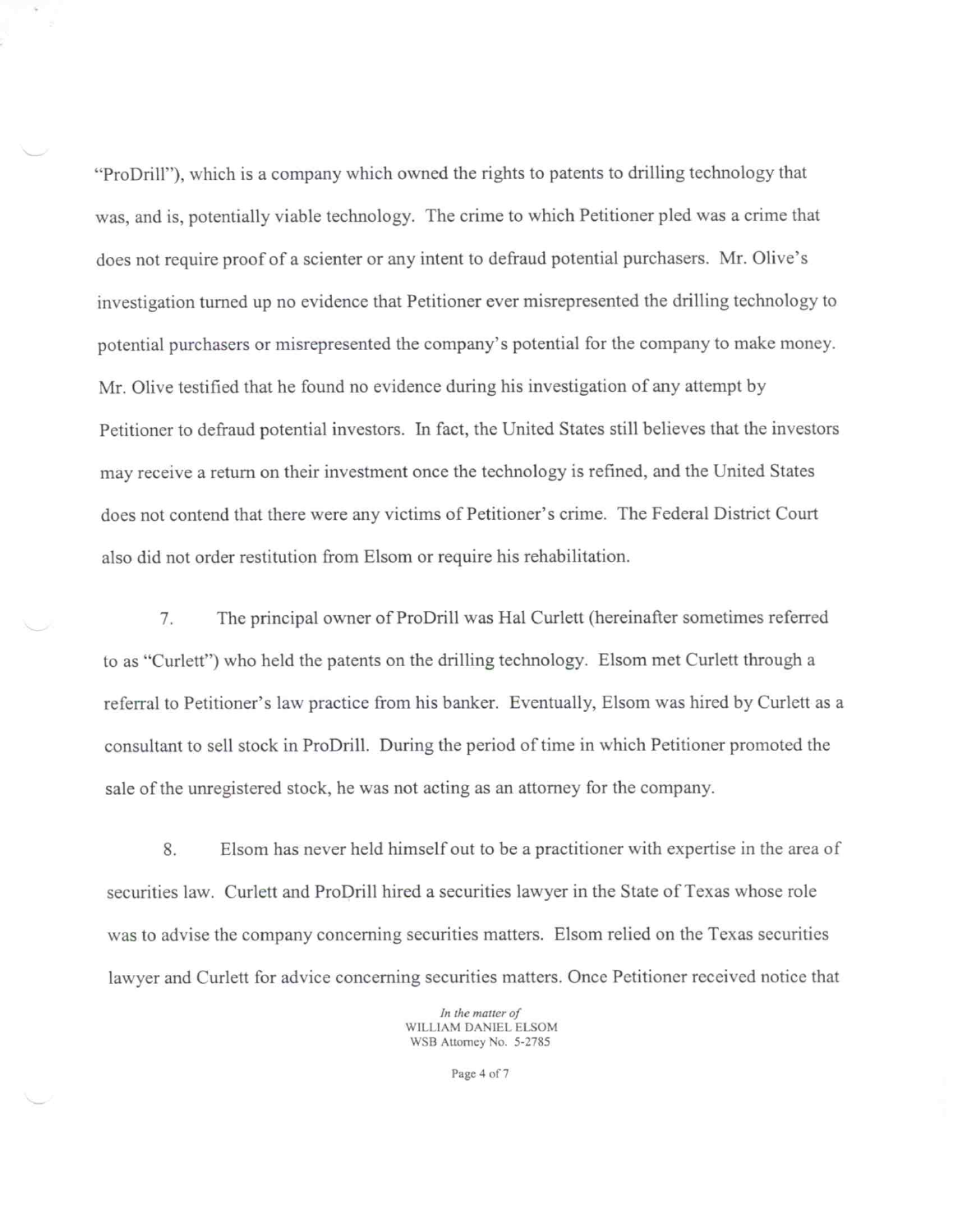there might be a problem with the marketing of the securities due to the fact that they were unregistered, Petitioner made no more attempts to sell ProDrill stock to potential new purchasers and instead was instrumental in causing the patents to be sold and the investors interests to be protected should the present owner of the patents be successful in marketing the technology commercially.

9. Petitioner's legal practice involves the representation of clients on issues of taxation and estate planning, areas in which it is undisputed that he has the knowledge and expertise to competently practice his profession. Petitioner has never been the subject of any disciplinary action by any bar or court other than the suspensions by the State Bar of Wyoming set forth above.

10. To date, Plaintiff's criminal conviction has not led to discipline by the bars of the states of Colorado or Texas, and Petitioner has complied with all the requirements imposed by the Federal District Court.

 $11.$ There was no element of scienter involved in the offense resulting in Elsom's conviction.

#### **CONCLUSIONS OF LAW**

1. The acts resulting in Elsom's conviction were not related to the practice of law, and he did not commit a criminal act which reflects adversely on his honesty, trustworthiness, or

> In the matter of WILLIAM DANIEL ELSOM WSB Attorney No. 5-2785

> > Page 5 of 7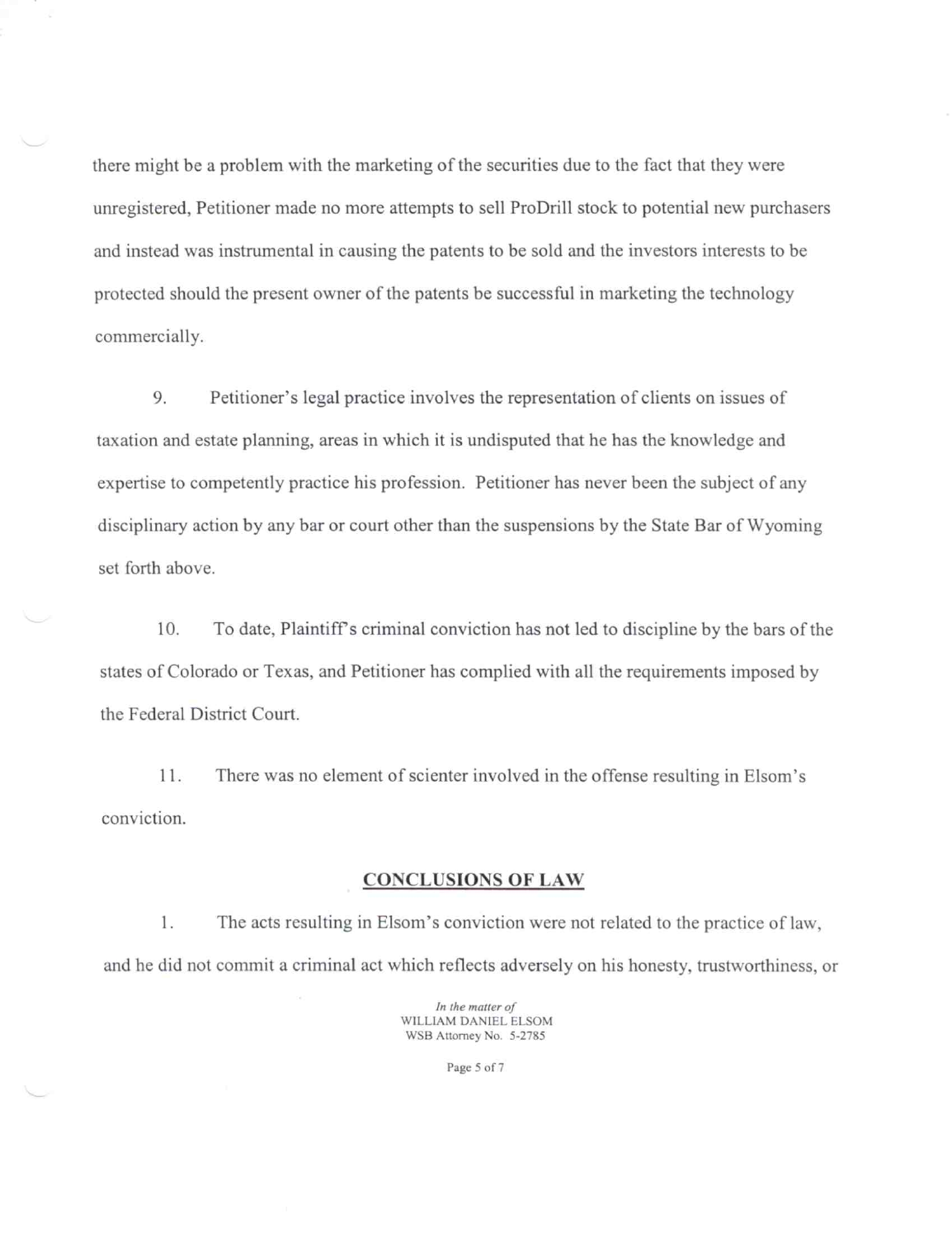fitness as a lawyer. He did not engage in dishonesty, fraud or deceit or engage in conduct which was prejudicial to the administration of justice. Elsom did not engage in misconduct as that term is defined by Rule 8.4 of the Rules of Professional Conduct.

 $2.$ Pursuant to Section 18 of the Disciplinary Code of the Wyoming State Bar, Petitioner is eligible for reinstatement in that his resumption of the practice of law in Wyoming will not be detrimental to the administration of justice or to the public interest.

Pursuant to Section 24 (g) of the Disciplinary Code for the Wyoming State Bar, 3. Petitioner is also eligible for reinstatement. Petitioner has expressed remorse for his actions and to the extent that there is a need for rehabilitation, he has been rehabilitated. He has substantially complied with all of the rules of this Court and of the Federal District Court overseeing his conviction. The resumption of the practice of law will not be detrimental to the administration of justice and the public interest.

4. The Board of Professional Responsibility specifically finds that Petitioner has met his burden to show by clear and convincing evidence that he has the character and fitness to practice law in Wyoming pursuant to Rule 401 of the Wyoming Rules and Procedures Governing Admission to the Practice of Law. He is competent to practice law in Wyoming and is willing to act in accordance with the standards set forth in the Wyoming Rules of Professional Conduct and to act fairly, honestly, reasonably and with unquestionable integrity in all matters in which he acts as an attorney at law.

In the matter of WILLIAM DANIEL ELSOM WSB Attorney No. 5-2785

Page 6 of 7